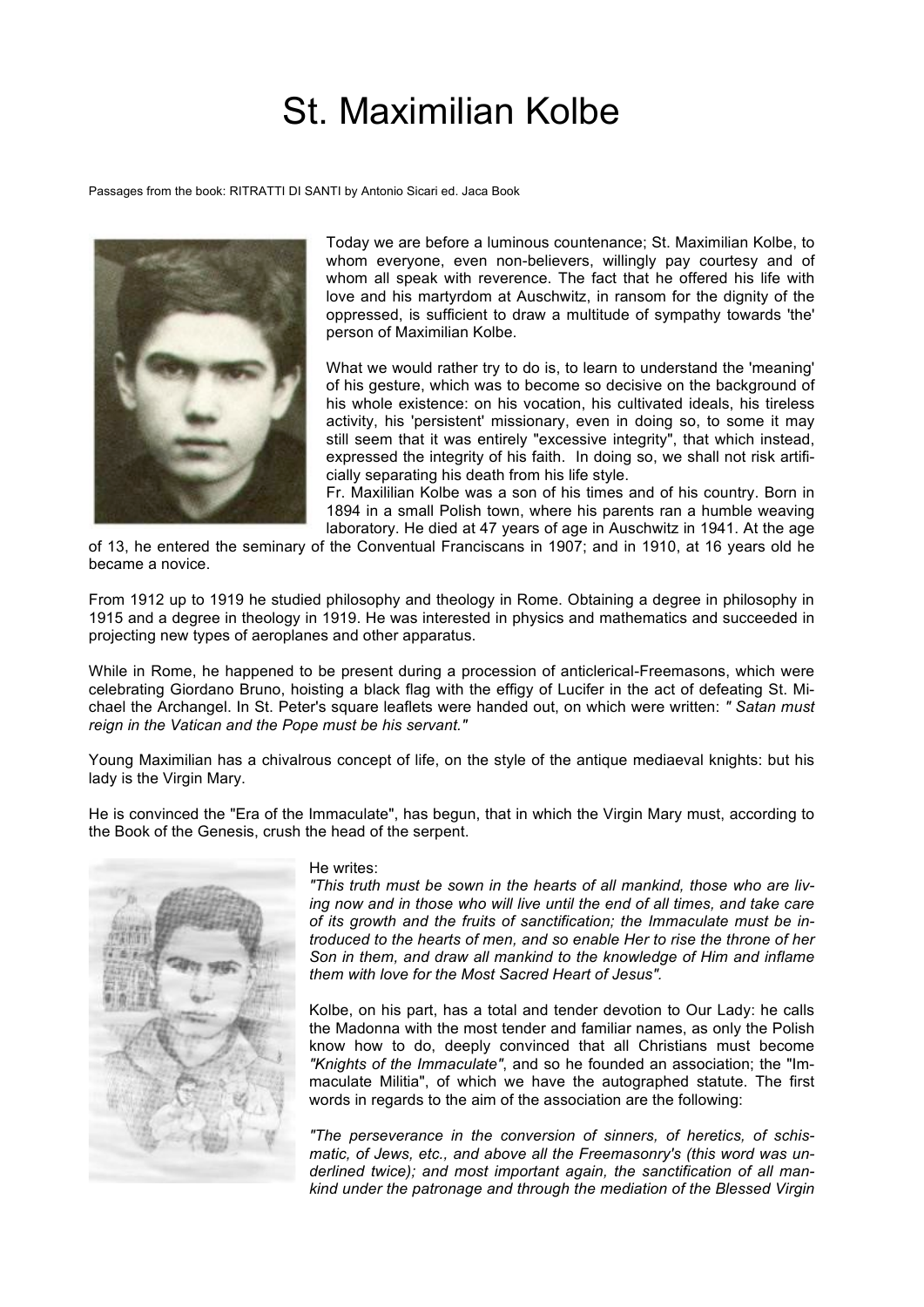*Mary".*

This was alluding to the accusation of integrity that Fr. Kolbe would bring upon himself, the accusation of many modern well thinking and fussy Christians. In fact the Immaculate Militia has no spiritual programme, it does not have a "religious option" but a global choice.

Here it is:

*"With the help of God we must do in such a manner that the faithful Knights of the Immaculate shall be found everywhere, but especially in important environments such as:*

- a) in places for the education of the youth (professors of scientific institutes, teachers, sport centres);
- *b)* in directing of the public opinions of the mass-media (magazines, newspapers, their coverage and publishing, public libraries, in library clubs and circles, conferences, in cinemas);
- c) the Fine Arts, sculpture, music, painting, and theatre.

The Immaculate Militia became the first pioneers in all fields, and guides to the sciences (natural science, history, literature, medicine, law, exact science, etc.).

Under our influence and under the protection of the Immaculate, the industrial complexes, businesses, the banks, rose and flourished.

In a single word, the Militia impregnated everything, and in a single spirit healed, strengthened and generated everything for Gods major glory, through the means of the Immaculate and for the well being of the community".

How was this project achieved? Simply incredible for the position and possibility of one single man.

In 1927 he began to build an entire city, about 40 Kms. from Warsaw, starting from nothing. He spoke of this city as a second Warsaw of the future. He named the city "Niepokalanow": the city of the Immaculate.

Inside a few years the first achievement is described:



"A vast free area for the construction of the great basilica of the Immaculate…

An editorial-complex, which included the editing, the library, the typotech, the linotypist's laboratory, the zincography with photographic laboratories, the typographies….., and various other departments for stiff binding, warehouses and consignment of merchandise.

The left wing of the building was divided in distinct buildings, which held, the chapel the living quarters for the religious, the postulant quarters, the noviciate, the general management, the infirmary, e somehow distant from these, the power station. Scattered here and there were, the

blacksmiths and mechanics workshops, the joiners, shoemakers and dressmakers laboratories, and also the bricklayers and fire brigade depots.

But it did not end here: there was a machinery park, a small railway station with railway tracks that joined the public and state railways; an airport with four aircraft's was foreseen and in projects a broadcasting radio station.

All over the area there were huge tree trunks, depots for wood, tubes and various types of building material."

Maximiliam Kolbe's gift in attracting others to follow him in his knightly ideal is confirmed by the following data-base: after about ten years, Niepokalanow, there were 762 religious, composed of: 13 ordained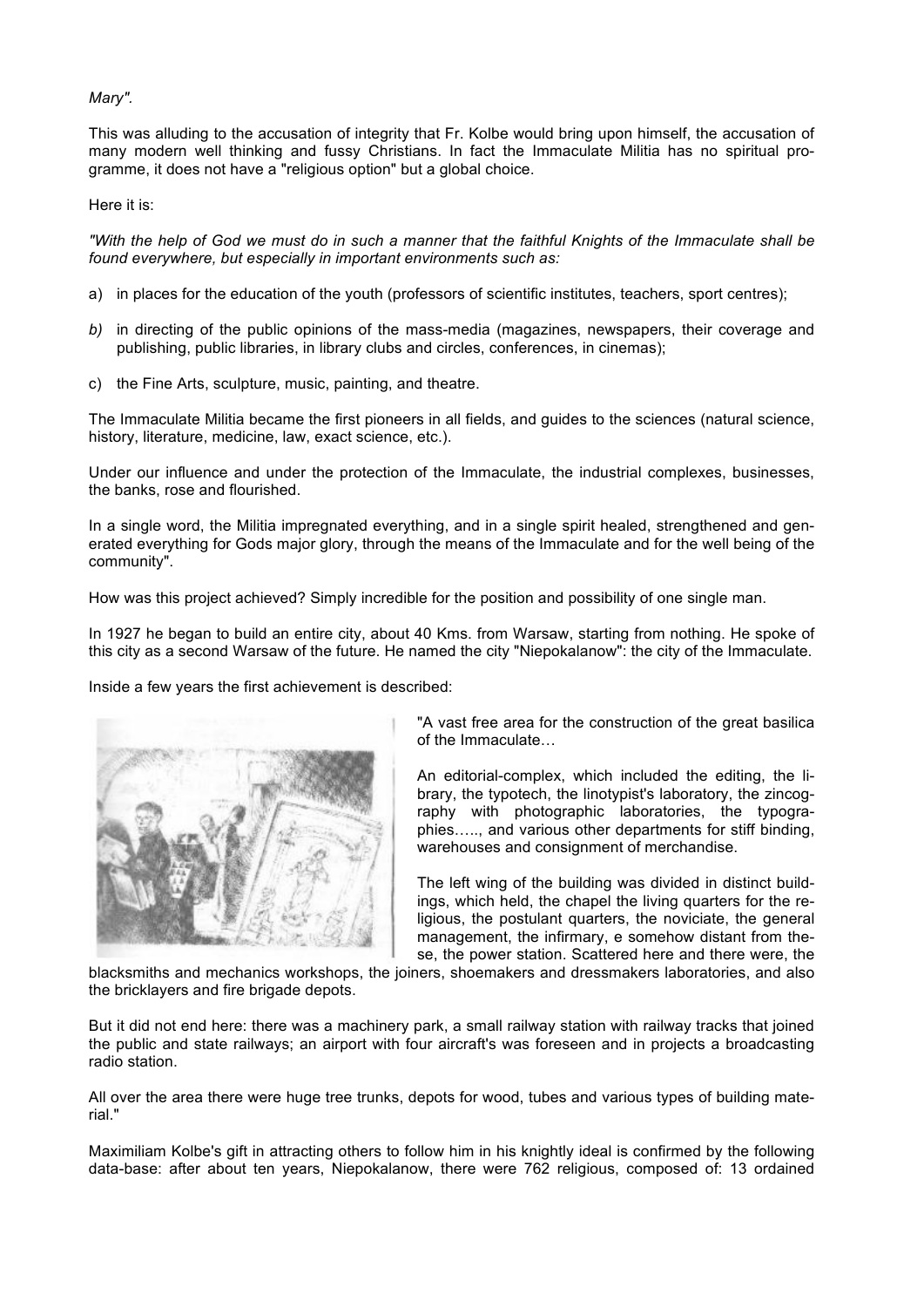priests, 18 minor clerks, 527 religious lay- brothers, 122 aspirant priests, 82 aspirant religious laybrothers.

When Maximilian Kolbe touched Polish ground, on his return from Rome as a priest, the number of religious in the Franciscan province counted little more than a hundred. The Niepokalanow religious were to live in poverty but have at their disposition what was the best on the market: from the latest in aeroplanes to the latest in rotary printing presses.

Maximilian's friars were capable of almost everything. In organising the fire brigade corps, in preparing for obtaining pilot licences, in studying to become orchestra conductors, so as to be enabled to personally take care of the recording of records, and learning the systems of cinema production.

Fr, Maximilian Kolbe who founded and directed this enormous community during its first years, and he remained, however, always the animator, is described as follows:

"He was tenacious, persistent, implacable…He was a born calculator: calculating and comparing, valuing, deciding, combining budgets and estimated costs, incessantly. He was an expert in everything; engines, bicycles, linotypes, radio; he knew what cost little and what cost less and what was expensive; he knew where, how and when it was opportune to buy…The wasn't a communication system to fast for him, the vehicle of missionary, he often said, should be as efficient as the latest model of an aeroplane."

On the contrary, the life of the entire community, is described and explained by Fr. Maximilian Kolbe using the following words:

"Our community has a life style which is a heroic in a way, what Niepokalanow is and has to be if it is really to reach the aim prefixed, that is to say, not only to defend the faith, to contribute to the salvation of souls, but by daring attack, regardless of ourselves, gaining one soul after the other for the Immaculate, one output after another, hoisting her flag on the publishing houses of newspapers, of the periodical and non periodical press, on the press agencies, on the radio transmitting aerials, on the artistic and literature institutes, on theatres, on cinemas, on parliaments, on the senates, in one simple word, all over the world; and also to keep watch in order to prevent that anyone ever be enabled to remove those flags.

Then, all forms of socialism, of communism, of heresy, of atheism, the freemasonry and all other similar foolishness that is caused by sin, will disappear…That is how I imagine Niepokalanow"

In this "new city" eight magazines are printed with several hundreds of thousand of copies. The most important of these is, "The knight of the Immaculate", which in those years reached a million copies. Fr. Maximilian Kolbe foresees the translation of this in Italian, English, French, Spanish and Latin.

Fr. Kolbe will not live for long in Niepokalanow. In 1930 he is in Japan were he founded, starting here also from nothing, a similar city which he names "The Garden of the Immaculate"."

An author who is critical to Kolbe's work writes:

"His aim was no more nor less than to conquer the world. For this reason he went to Japan to convert the 'pagans'; for the same reason he incessantly enlarged his publishing house, founded monasteries, he dreamt of plans to extend the Immaculate Militia to the whole world.

He created from nothing, all these opera, conceived on a giant scale. Without a penny in his pocket, questioning without end, in his proverbial patched monk's frock. He was a pheromone of energy and talent in organising. Literally beginning every initiative with his own hands. He mixed lime and carried bricks on the site; he worked at the layout type cases in typography. In Nagasaki he started the editing of the local version of the "The Knight of the Immaculate", not knowing a word of Japanese…."

During the time the Japanese branch was being built, he slept in a loft using a coat to cover him.

His Immaculate Militia in 1939 counted 8000.000 members.

Fr. Kolbe would say; *"We will embrace the whole world",* and he had plans regarding India and the Arabian countries.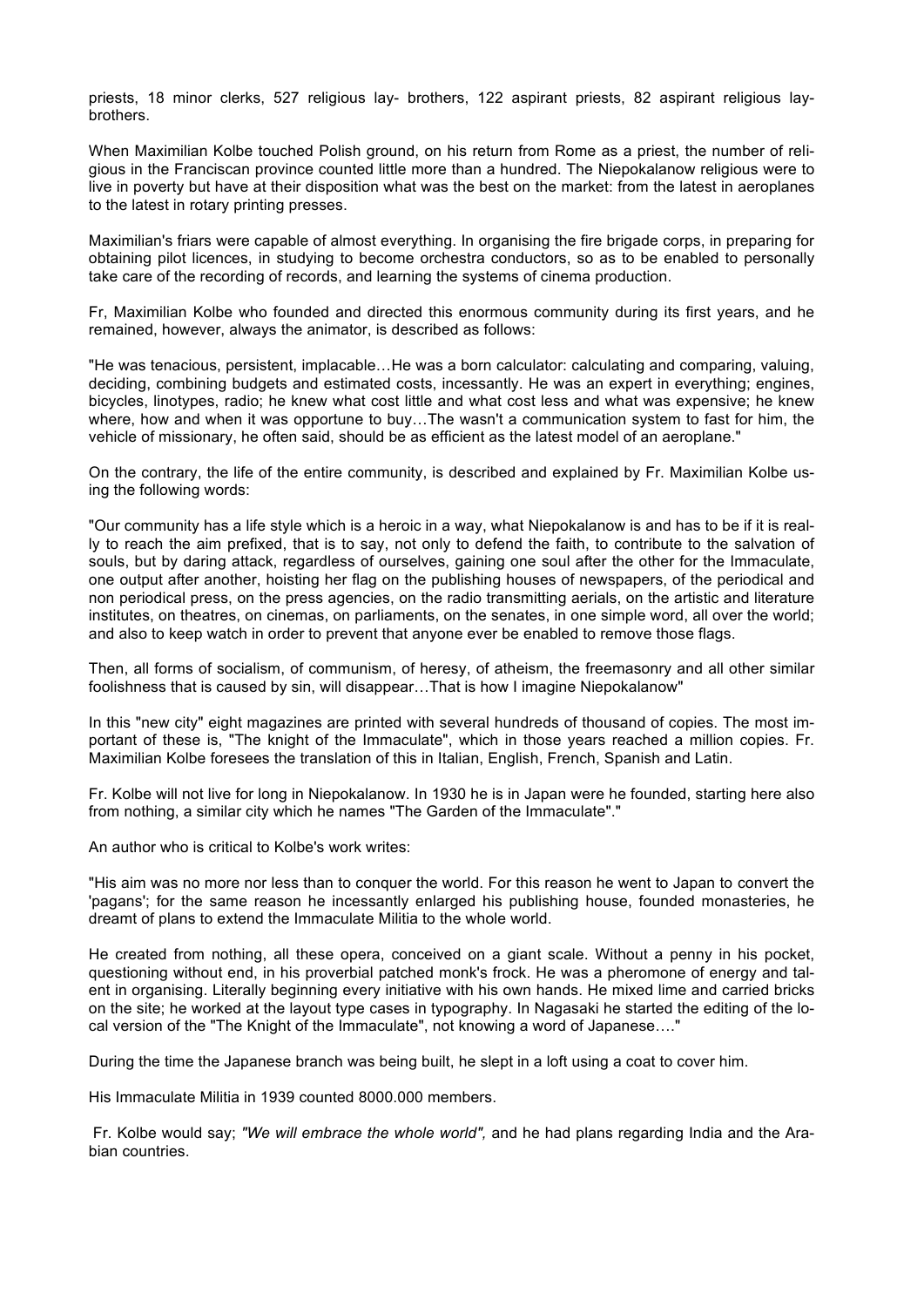In 1932, when Niepokalanow was being built, he decided that there would be only one small place, the cemetery, because he said: "I foresee that the bones of my brothers will be scattered all over the world".

Therefore, what was his ideal? This:

"We must flood the world in a deluge of Christian and Marian press, in every language, everywhere, in order to drown in the vortex of truth every manifestation of error which has found a strong ally in it's publications; we must wrap the world in printed paper with words of life in order to give it back the joy of living".

Fr. Kolbe's theology was radical and without compromises. The following is how one of his biographies is syntonized:

"He persists in believing, in saying, in writing that the truth is one only. Therefore only one God, only one Saviour, only one Church; the consequences are that man, all mankind are called to accept one sole God, one sole Saviour and one sole Church.

His whole life as a " missionary of the pen", as he loved to be defined, is consecrated and sacrificed to that ideal.

This was the man on whom the fury and rage of the nazi's fell. He knew perfectly well what was in store for him. He had a lot of friends who kept him informed of what was going on. The Nazi secret police even let him know that they would be very pleased if he decided in optioning for a German citizenship if he enrolled on the list of those of German extractions, considering his surname and origins (even though it was quite evident that his mother's surname was polish).

He was arrested for the first time with some of his friars. He consoled them saying: "Have courage, we are going on a mission". At first the City of the Immaculate was turned into a hospital, with an office for the Red Cross. Then it began to be slowly filled with refugees and survivors; they received 2000 Polish exiles and some hundreds of Jews. The Germans began to consider the City as a concentration camp.

After being freed the first time, Fr. Kolbe reorganised the city for the survival of all refugees. He reorganised the infirmary, the hospital, the kitchens, bakeries, vegetable gardens and other laboratories. On the 17 February 1941 he was arrested for the second time. He said: "I am going to serve the Immaculate in another working camp". This new working camp was Auschwitz. All the energy of this physically fragile man (suffering from consumption, with one healthy lung) was now put to comparison with the most atrocious sufferings. A suffering, which will hit him systematically, as it does the other prisoners and even more so, because he belongs to the group of priests, who will also share the hatred and mistreatments, with the Jews.



He becomes number 16670. He begins dragging cartloads of stones and gravel for the building of a wall of the crematorium; these carts were always to be dragged while running. Every ten meters there was a guard armed with a baton who guarantied the persistent rhythm. Then there was the cutting and transporting of tree trunks. Being a priest, his load was always two or three times heavier than that of his companions. They watch him, bleeding and staggering, but he never wanted them to expose themselves to danger for him: "Do not risk your lives or be beaten for me. The Immaculate will help me, I can do it myself".

When they wanted to take him to the camp hospital, if he had the energy, he always pointed out someone else who, according to him, was in more need of cure than him: "I can wait. Rather him…".

When they set him to transporting corpses, which were horribly mutilated, and piling them to be incinerated, they would hear him praying quietly:"Holy Mary pray for us" and the "Et Verbum

caro factum est"" (The Word became flesh).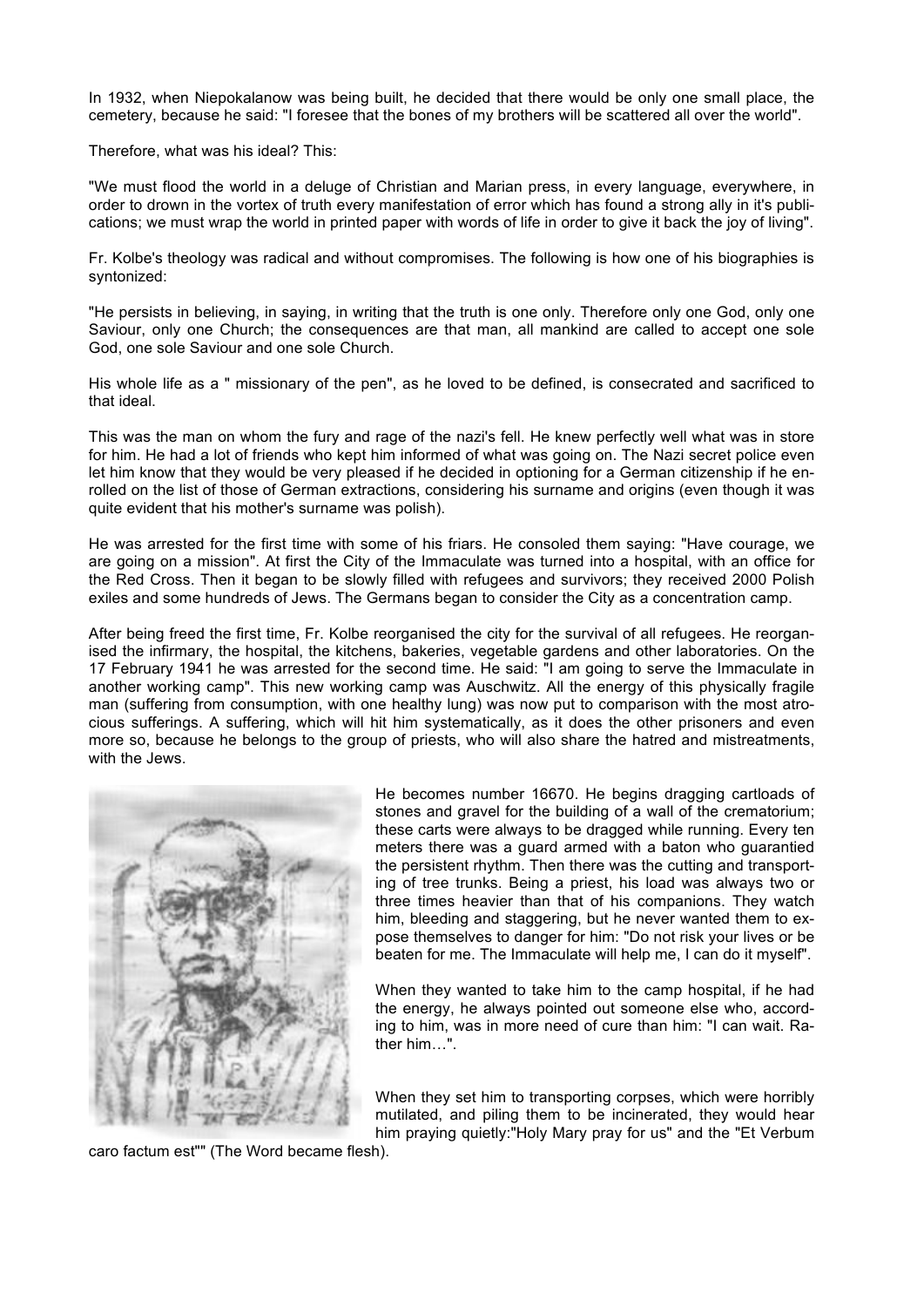During the night, in the huts, someone creeps towards him, horror stricken and he hears him, slowly and calmly, like a soothing balsam say: "Hatred is not a strong creative, only love is a strong creative!" The sick and ill called him: "Our little Father".

Then came the day in block 14, when a prisoner succeeded in escaping. Fr. Kolbe had been assigned to that block only a few days before. For three hours all blocks were put standing to attention. At 9'oclock for their miserable supper, the lines were broken. Block 14 had to remain immobile while their food was poured into a duct.

The following day, the block remained in line constrained to immobility in the square: guarded, beaten, fasting, under the July sun: broken by hunger and heat, immobility, in the terrible waiting for what was going to become of them. Those who fell unable to resist were thrown in a heap on the side of the camp. Then when the other prisoners from the other blocks returned from their work the decimation began: for every runaway prisoner, ten men were were condemned to the bunker where death awaited them from starvation. One of these condemned men, at the thought of his wife and children, cried out in pain. All of a sudden the miracle happened. Fr. Maximilian broke the line and coming forward offered his life in place of the mans, a man who he did not even know. The exchange was excepted. God in that instant worked a miracle through Fr. Kolbe's intercession.

We really must reconstruct what happened. Not many were able to hear what was said. Bur many remember one particularity...Kolbe came out of the line and went directly, "walking quickly" towards the Lagerfuehrer Fritsh, who was shocked that a prisoner dared to do such a thing.

Lagerfuegrer Fritsch considered the prisoner's mere numbers.



Fr. Kolbe however, obliged him to remember that they were men, with an identity. "*What does this lurid polish want?"* He asked. Kolbe: *"I am a catholic priest. I am old* (he was 47 years old)*. I want to take his place because he has a wife and children".*

The most incredible thing, was Kolbe's first miracle and that through Kolbe the sacrifice was accepted.

The exchange, with its affirmation of choice of freedom and solidarity, went against all the ideals on which the concentration camp was constructed; the concentration camp was the demonstration that "the ethics of human fellowship", pure cowardice. That the true ethics was the 'race' and those inferior races were

not even 'human'. The humanitarian principle according to the nazi ideology was a Jewish-Christian lie. In the concentration camps it was demonstrated that what is human in man, is in fact that which is most external in man, a mask that can be removed at one's will.

*"Concentration camps constituted a fragment of the definitive philosophic debate."* (Szczepanski)

That Fritsch accepted Kolbe's sacrifice and even more so accepted the exchange, (it would have been more in line if he had decided on the death of both men) and therefore the value and effectiveness of the gift, was something incredible. His gesture was a giving of human value to dying, which made dying a voluntary offer and not an act of subjection to force. For Fritsch, this was either a lighting of novelty or the total blindness of someone who no longer believes that those people had any historical significance. In fact there was no human hope that that same act would go beyond the confinements of the concentration camp.

Nor could Fr. Kolbe humanly think of a historical echo of his gesture. But Fr. Kolbe succeeded in physically showing that that camp was a Calvary. And I am not referring to a symbolic image. I refer to a Mass.

From that day on, from the moment of acceptance, the camp possessed a sacred place. The condemned are thrown naked into the death block, in the dark, the wait to die from hunger. They are given nothing, not even a drop of water. The long agony was syllabified by the prayers and hymns, which Fr. Kolbe said and sung in a loud voice. And from the nearby cells, the other condemned men answered him: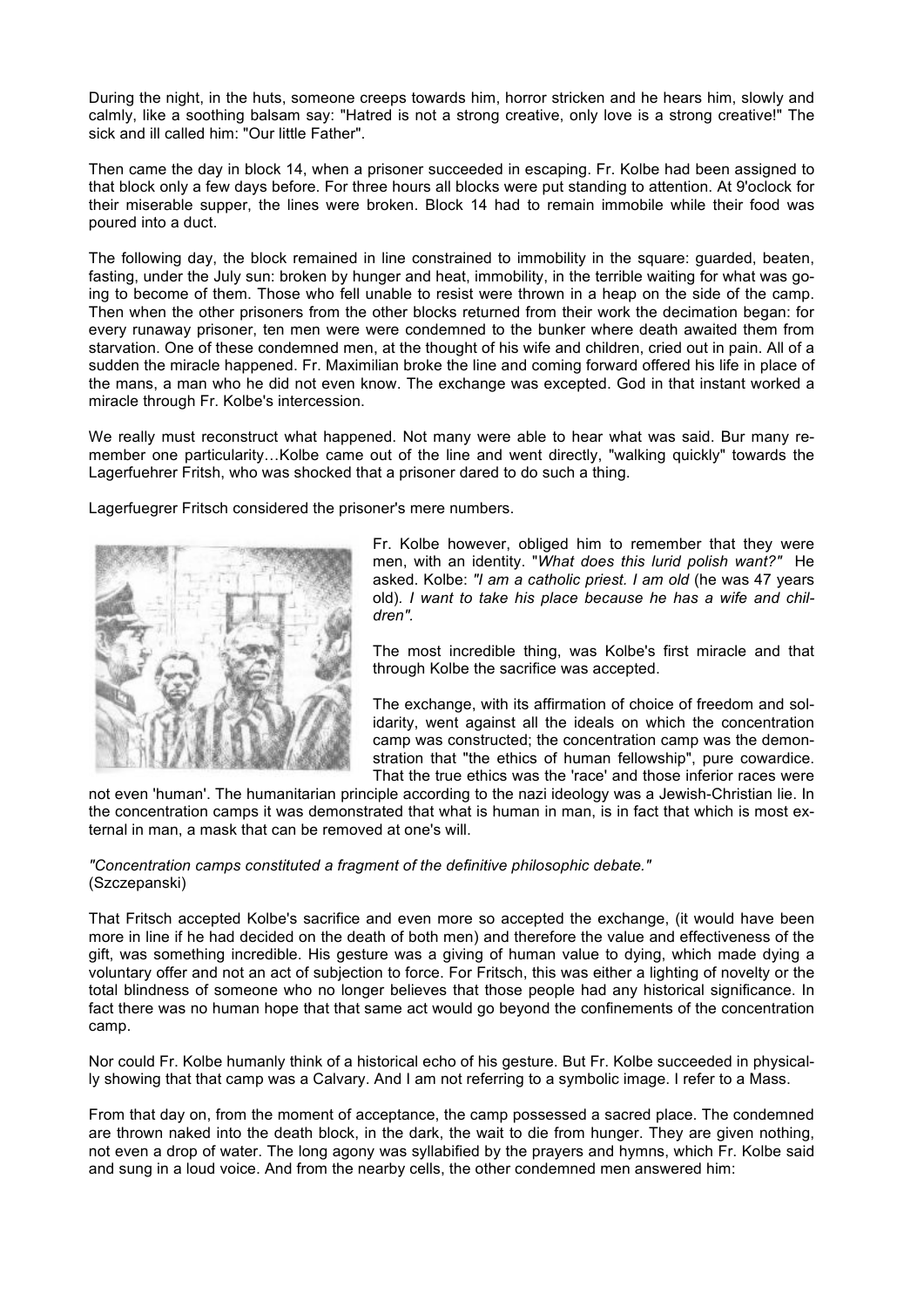

*"The echo of that prayer penetrated through the walls, becoming weaker day after day, changing to a whisper, extinguishing with human breath. The camp turned their ears to those prayers. Each day the news that the praying continued went from one hut to another. The hazy structure of human solidarity began to throb with life again. The death, which was slowly being consumed in the underground of the block 13, was not the death of worms being crushed in the mud. It was both drama and a rite. It was a sacrifice of purification".*  (Szczepanski).

The fame of what was happening spread to the other concentration camps. Every morning the 'hunger bunker' was inspected.

When the cells were opened the poor wretches cried and begged for bread; those who came near the guards were thrown brutally on the ground.

Fr. Kolbe never asked for anything he didn't complain he just remained sitting at the back, leaning against the wall. The same soldiers look on him with respect. Then the condemned began to die; after two weeks only four of them were still alive, including Fr. Kolbe. In order to force them to die, on the  $14<sup>th</sup>$  August, they were injected with carbolic acid in their left arms. It was the Eve of one of the Marian Feast days which Maximilian loved more than any other: the Assumption, to whom he sang with pleasure the popular laud that goes: " I shall go to see Her, one day!"

*"When I opened the iron door of the cell",* the jailer is recalling this, *"he was no longer alive; but it seemed*  to me as if he was. He was still leaning against the wall. His face was strangely radiant. His eyes were wide open and focused on some particular point. His whole body was as if in ecstasy. I will never forget *this scene."*

Pope John Paul, in a sermon at Auschwitz, said:

*"In this place which was built for the purpose of the denial of faith, denial of the faith in God and in the faith of man, and to radically tread down not only love but every sign of human dignity, dignity of humanity, that man* (Father Kolbe) *carried off the victory through love and faith".*

Fr. Kolbe showed, by the strength of his faith, that man can create abyss's of pain but they cannot avoid that they be uninhabited by the Crucified and by the mystery of His suffering love, that is renewed, and that autonomously and with unresitable force decides to make Himself "present". This was the main reason why Fritsch, through Christ's decision, going against his 'ego' had to "accept" the exchange.

Contemplating Fr. Kolbe, there are to lessons, which remain for us: one turns from his martyrdom to his life, the other from his life to his martyrdom.

In the first lesson, Fr. Kolbe tells us that by answering to inhumanity with the offer and sacrifice of ones self is not the answer of someone who does not know any other way, of he that is resigned and gives in to the oppressor, of he who expects everything from the hereafter and therefore can submit.

Fr. Kolbe gave his life, accepting to die, after having used all his energy in the construction of a different world, a new world, of hundreds of the things of this world. Martyrdom was not a devote way of refuge. It was the fulfilment of this vital energy.

In the second lesson, Fr. Kolbe tells us that the makings of martyrs is not that of whom in his life was amused by pluralism and irenismo cost what it may, even if he calls them "dialogue" and "ecumenism". Certainly there is a proper and right way to consider these values (which is the way of love, and not by the loss of identity), but many times these are used only for preservation, in order not to "give your life".

Fr. Kolbe defined faith with an impressing clearness, and with the same impressing decisiveness he propagandised it and he wanted it to be part of all social and cultural areas of life; he had been so full of love to become the first " martyr of love". With this title, which had never been used before, he was canonised by Pope John Paul II.